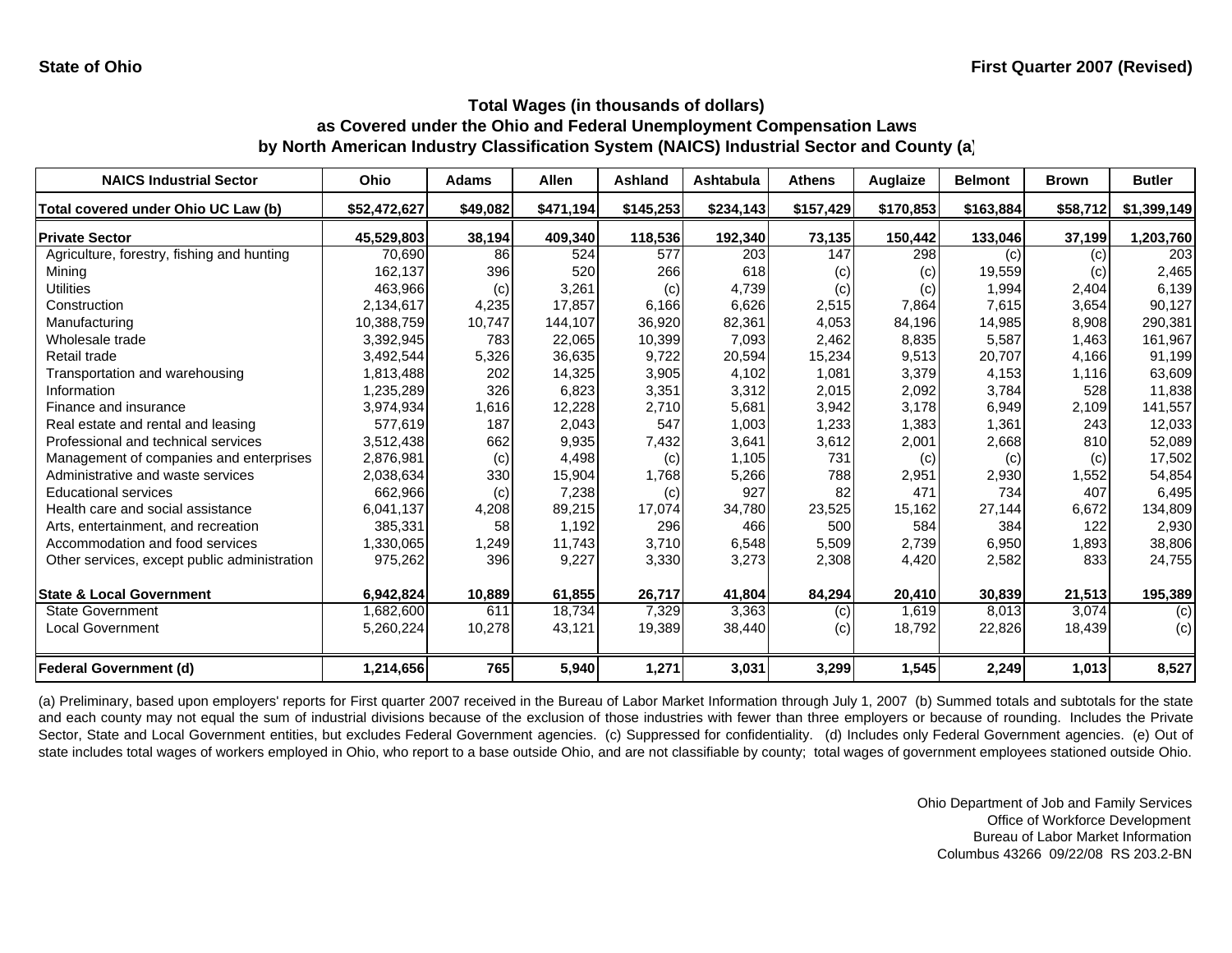| <b>NAICS Industrial Sector</b>               | Carroll           | Champaign | <b>Clark</b> | <b>Clermont</b> | <b>Clinton</b> | Columbiana | <b>Coshocton</b> | <b>Crawford</b> | Cuyahoga    | <b>Darke</b> |
|----------------------------------------------|-------------------|-----------|--------------|-----------------|----------------|------------|------------------|-----------------|-------------|--------------|
| Total covered under Ohio UC Law (b)          | \$40,311          | \$90,476  | \$395,441    | \$569,667       | \$272,979      | \$215,024  | \$99,017         | \$108,580       | \$8,492,152 | \$136,179    |
| <b>Private Sector</b>                        | 33,028            | 72,949    | 335,275      | 497,730         | 243,966        | 179,144    | 87,261           | 92,419          | 7,555,858   | 117,280      |
| Agriculture, forestry, fishing and hunting   | 116               | 678       | 2,757        | (c)             | 56             | 351        | 305              | 945             | 1.345       | 3,419        |
| Mining                                       | $\left( c\right)$ | (c)       | (c)          | (c)             | (c)            | 2,811      | 2,165            | (c)             | 3,876       | (c)          |
| Utilities                                    | (c)               | (c)       | 2,197        | 12,226          | (c)            | 2,268      | 9,526            | (c)             | 29,771      | (c)          |
| Construction                                 | 1,426             | 2,178     | 11,388       | 30,371          | 2,221          | 8,175      | 2,162            | 2,875           | 268,815     | 6,174        |
| Manufacturing                                | 14,032            | 41,656    | 84,707       | 116,553         | 45,571         | 54,693     | 38,605           | 41,936          | 1,170,878   | 44,119       |
| Wholesale trade                              | 1,284             | 2,157     | 19,327       | 46,620          | 10,116         | 10,091     | 1,435            | 5,001           | 673,330     | 7,145        |
| Retail trade                                 | 4,364             | 5,704     | 32,625       | 56,435          | 9,757          | 20,399     | 5,772            | 6,864           | 499,651     | 9,619        |
| Transportation and warehousing               | 2,358             | 1,066     | 19,628       | 14,238          | 141,820        | 9,425      | 2,465            | 1,325           | 236,833     | 9,246        |
| Information                                  | 397               | 914       | 4,044        | 22,507          | 1,995          | 1,429      | 813              | 633             | 231,781     | 826          |
| Finance and insurance                        | 605               | 2,274     | 20,664       | 71,132          | 6,777          | 7,594      | 2,037            | 6,955           | 1,058,523   | 6,611        |
| Real estate and rental and leasing           | 216               | 367       | 3,212        | 7,168           | 1,217          | 1,073      | 319              | 422             | 144,957     | 713          |
| Professional and technical services          | 440               | 1,988     | 10,887       | 27,766          | 1,479          | 4,792      | 1,433            | 3,154           | 702,430     | 5,082        |
| Management of companies and enterprises      | (c)               | (c)       | (c)          | 5,070           | 2,564          | 2,152      | 343              | (c)             | 443,260     | (c)          |
| Administrative and waste services            | 268               | 1,422     | 6,853        | 13,836          | 3,349          | 7,398      | 3,952            | 845             | 398,284     | 3,002        |
| <b>Educational services</b>                  | (c)               | (c)       | 7,197        | 2,331           | (c)            | 1,059      | 133              | (c)             | 166,855     | 191          |
| Health care and social assistance            | 3,976             | 6,249     | 68,409       | 39,680          | 8,284          | 33,427     | 12,483           | 15,369          | 1,069,142   | 14,993       |
| Arts, entertainment, and recreation          | 145               | 239       | 1,439        | 2,389           | 266            | 636        | 312              | 150             | 119,211     | 394          |
| Accommodation and food services              | 1,127             | 2,863     | 13,073       | 18,302          | 3,771          | 6,267      | 1,524            | 2,552           | 188,303     | 2,456        |
| Other services, except public administration | 879               | 987       | 13,289       | 10,935          | 2,247          | 5,105      | 1,478            | 1,590           | 148,611     | 2,648        |
| <b>State &amp; Local Government</b>          | 7,283             | 17,527    | 60,166       | 71,937          | 29,013         | 35,880     | 11,756           | 16,161          | 936,294     | 18,899       |
| <b>State Government</b>                      | 460               | 912       | 3,556        | 6,343           | 1,967          | 3,660      | 657              | 1,687           | 72,675      | 593          |
| <b>Local Government</b>                      | 6,823             | 16,615    | 56,610       | 65,594          | 27,046         | 32,220     | 11,098           | 14,474          | 863,619     | 18,306       |
| <b>Federal Government (d)</b>                | 480               | 867       | 8,423        | 3,744           | 2,616          | 7,760      | 1,195            | 1,031           | 274,942     | 1,351        |

(a) Preliminary, based upon employers' reports for First quarter 2007 received in the Bureau of Labor Market Information through July 1, 2007 (b) Summed totals and subtotals for the state and each county may not equal the sum of industrial divisions because of the exclusion of those industries with fewer than three employers or because of rounding. Includes the Private Sector, State and Local Government entities, but excludes Federal Government agencies. (c) Suppressed for confidentiality. (d) Includes only Federal Government agencies. (e) Out of state includes total wages of workers employed in Ohio, who report to <sup>a</sup> base outside Ohio, and are not classifiable by county; total wages of government employees stationed outside Ohio.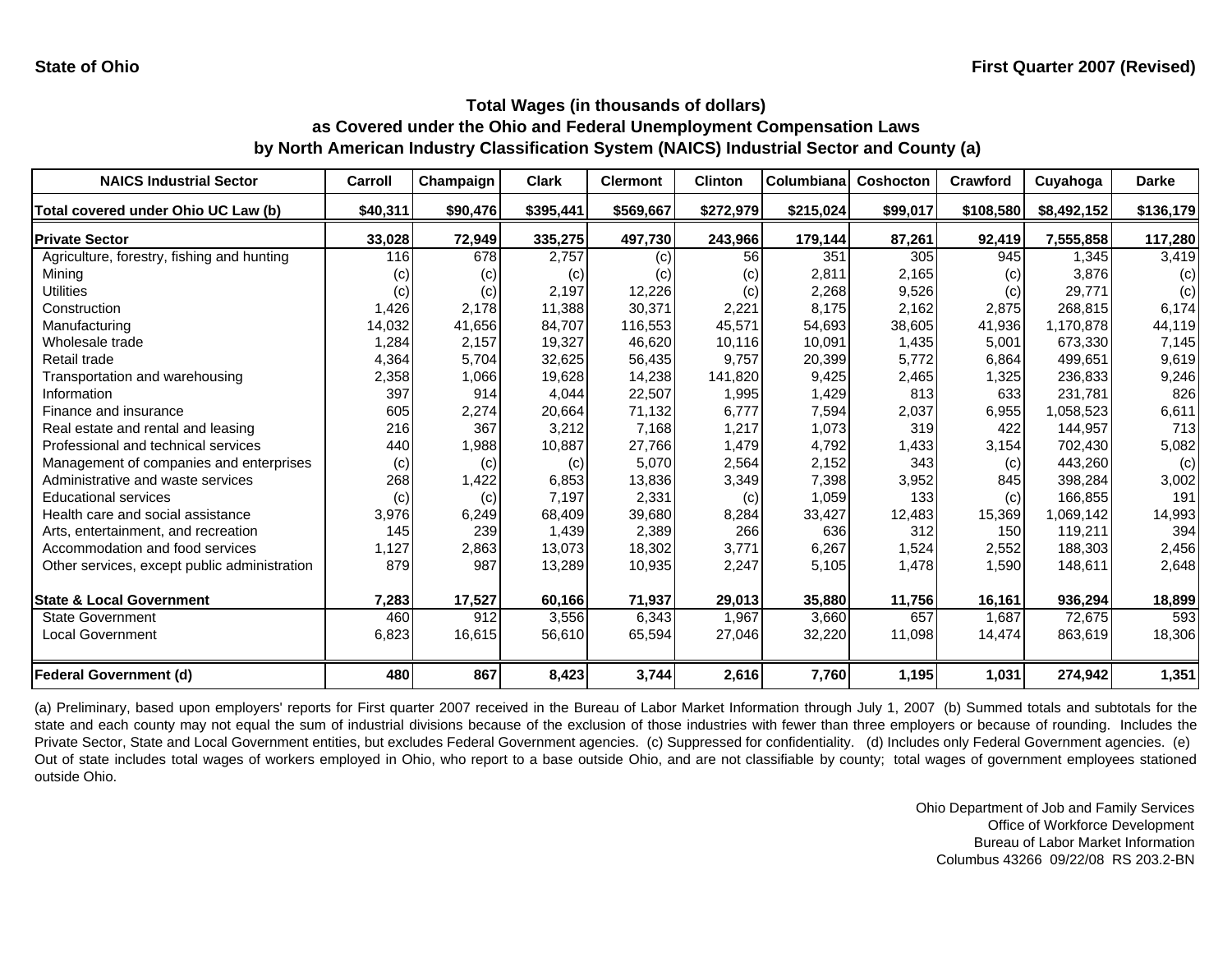| <b>NAICS Industrial Sector</b>               | <b>Defiance</b> | <b>Delaware</b> | Erie      | <b>Fairfield</b> | <b>Fayette</b> | <b>Franklin</b> | <b>Fulton</b> | Gallia    | Geauga    | Greene    |
|----------------------------------------------|-----------------|-----------------|-----------|------------------|----------------|-----------------|---------------|-----------|-----------|-----------|
| Total covered under Ohio UC Law (b)          | \$161,012       | \$817,298       | \$315,068 | \$287,181        | \$83,424       | \$7,705,054     | \$163,458     | \$109,450 | \$293,119 | \$505,030 |
| <b>Private Sector</b>                        | 144,807         | 737,663         | 261,504   | 212,369          | 69,118         | 6,510,471       | 142,553       | 93,273    | 255,753   | 406,399   |
| Agriculture, forestry, fishing and hunting   | 232             | 1,173           | 802       | 371              | 116            | 2,148           | 1,145         | 247       | 1,450     | 421       |
| Mining                                       | (c)             | 978             | (c)       | 65               | (c)            | 2,634           | (c)           | (c)       | (c)       | (c)       |
| <b>Utilities</b>                             | (c)             | 2,143           | (c)       | 2,706            | (c)            | 88,310          | (c)           | 16,643    | (c)       | (c)       |
| Construction                                 | 4,016           | 29,632          | 8,839     | 17,182           | 2,496          | 284,484         | 7,387         | (c)       | 18,385    | 16,033    |
| Manufacturing                                | 78,871          | 80,052          | 101,484   | 54,657           | 25,793         | 554,928         | 85,962        | 6,471     | 98,632    | 45,509    |
| Wholesale trade                              | 4,896           | 32,636          | 21,172    | 8,997            | 5,437          | 420,807         | 7,447         | 1,859     | 24,986    | 16,385    |
| Retail trade                                 | 12,613          | 55,851          | 23,851    | 30,673           | 11,024         | 494,106         | 8,216         | 7,228     | 24,206    | 50,448    |
| Transportation and warehousing               | 3,327           | 25,776          | 6,825     | 3,671            | (c)            | 433,635         | 2,110         | 2,655     | 5,239     | 6,016     |
| Information                                  | 2,513           | 23,153          | 2,950     | 2,464            | 527            | 260,375         | 956           | 798       | 1,482     | 15,626    |
| Finance and insurance                        | 7,054           | 113,420         | 6,875     | 8,255            | 4,421          | 951,662         | 4,125         | 3,198     | 9,335     | 23,413    |
| Real estate and rental and leasing           | 381             | 10,085          | 1,338     | 2,880            | 558            | 115,394         | 785           | 393       | 1.670     | 3,165     |
| Professional and technical services          | 2,443           | 234,093         | 6,966     | 9,244            | 822            | 690,240         | 1,763         | 997       | 10,479    | 124,274   |
| Management of companies and enterprises      | 1,819           | 20,953          | 563       | 2,921            | (c)            | 570,554         | 962           | (c)       | 5,076     | 3,085     |
| Administrative and waste services            | 2,441           | 16,077          | 5,642     | 15,563           | 871            | 381,378         | 2,366         | 1,649     | 9,613     | 17,117    |
| <b>Educational services</b>                  | 1,796           | 10,003          | (c)       | 1,613            | (c)            | 88,148          | (c)           | (c)       | 3,654     | 14,361    |
| Health care and social assistance            | 15,849          | 39,529          | 37,912    | 29,381           | 5,845          | 734,514         | 13,038        | 29,350    | 26,208    | 40,922    |
| Arts, entertainment, and recreation          | 307             | 7,856           | 14,135    | 1,152            | 120            | 51,379          | 831           | 153       | 1,824     | 1,852     |
| Accommodation and food services              | 3,278           | 23,237          | 14,509    | 12,426           | 2,534          | 220,068         | 2,398         | 2,653     | 6,143     | 19,860    |
| Other services, except public administration | 2,432           | 11,017          | 3,933     | 8,150            | 1,104          | 165,706         | 1,934         | 2,232     | 6,504     | 6,259     |
| <b>State &amp; Local Government</b>          | 16,205          | 79,635          | 53,564    | 74,813           | 14,306         | 1,194,583       | 20,906        | 16,177    | 37,366    | 98,630    |
| <b>State Government</b>                      | 1,615           | 15,503          | 13,434    | 8,061            | 721            | 617,787         | 2,056         | (c)       | 2,494     | 37,122    |
| Local Government                             | 14,590          | 64,132          | 40,130    | 66,752           | 13,585         | 576,797         | 18,850        | (c)       | 34,873    | 61,509    |
| <b>Federal Government (d)</b>                | 1,302           | 3,200           | 2,797     | 3,225            | 635            | 178,025         | 1,085         | 1,024     | 1,611     | 210,411   |

(a) Preliminary, based upon employers' reports for First quarter 2007 received in the Bureau of Labor Market Information through July 1, 2007 (b) Summed totals and subtotals for the state and each county may not equal the sum of industrial divisions because of the exclusion of those industries with fewer than three employers or because of rounding. Includes the Private Sector, State and Local Government entities, but excludes Federal Government agencies. (c) Suppressed for confidentiality. (d) Includes only Federal Government agencies. (e) Out of state includes total wages of workers employed in Ohio, who report to <sup>a</sup> base outside Ohio, and are not classifiable by county; total wages of government employees stationed outside Ohio.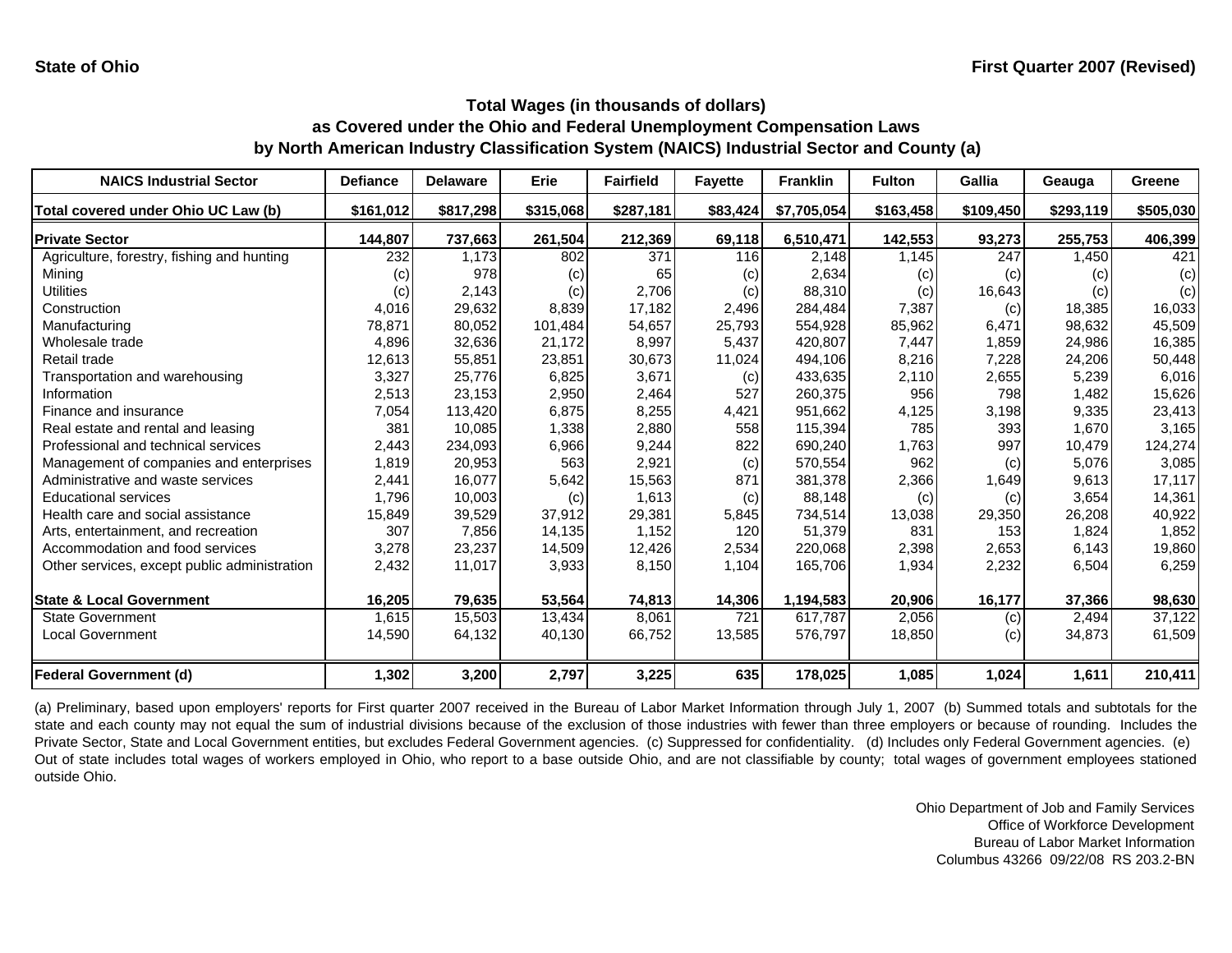| <b>NAICS Industrial Sector</b>               | <b>Guernsey</b> | <b>Hamilton</b> | <b>Hancock</b> | <b>Hardin</b> | <b>Harrison</b> | <b>Henry</b> | Highland | <b>Hocking</b> | <b>Holmes</b> | <b>Huron</b> |
|----------------------------------------------|-----------------|-----------------|----------------|---------------|-----------------|--------------|----------|----------------|---------------|--------------|
| Total covered under Ohio UC Law (b)          | \$107,180       | \$6,190,959     | \$387,720      | \$61,197      | \$24,756        | \$91,619     | \$85,270 | \$48,661       | \$116,217     | \$182,982    |
| <b>Private Sector</b>                        | 84,060          | 5,684,972       | 356,140        | 50,219        | 19,160          | 75,631       | 63,757   | 30,990         | 102,898       | 161,539      |
| Agriculture, forestry, fishing and hunting   | (c)             | (c)             | (c)            | 550           | 101             | 350          | 109      | 116            | 1.121         | 1,821        |
| Mining                                       | 1,368           | 2,327           | (c)            | (c)           | 4,103           | (c)          | 588      | 1,660          | 1,223         | (c)          |
| <b>Utilities</b>                             | 885             | (c)             | 2,028          | 928           | 66              | (c)          | 965      | (c)            | (c)           | (c)          |
| Construction                                 | 3,674           | 256,424         | 8,138          | 804           | 495             | 3,636        | 2,240    | 1,931          | 10,910        | 15,361       |
| Manufacturing                                | 31,098          | 904,533         | 125,582        | 20,924        | 5,432           | 41,263       | 21,533   | 10,324         | 50,214        | 74,263       |
| Wholesale trade                              | 3,328           | 463,934         | 11,871         | 2,920         | 1,439           | 2,470        | 1.762    | 820            | 3,971         | 6,624        |
| Retail trade                                 | 9,335           | 288,147         | 31,226         | 4,853         | 1,248           | 5,526        | 7,917    | 5,021          | 9,029         | 10,441       |
| Transportation and warehousing               | 1,922           | 118,584         | 20,865         | 774           | 615             | 5,731        | 1,654    | 651            | 4,156         | 8,397        |
| Information                                  | 933             | 157,907         | 3,925          | 515           | 181             | 1,172        | 3,603    | 333            | 627           | 2,637        |
| Finance and insurance                        | 2,575           | 491,983         | 9,338          | 1,687         | 447             | 2,614        | 7,269    | 1,441          | 3,440         | 4,190        |
| Real estate and rental and leasing           | 674             | 81,775          | 3,062          | 328           | (c)             | 376          | 379      | 289            | 150           | 684          |
| Professional and technical services          | 2,693           | 564,633         | 15,180         | 670           | 144             | 751          | 912      | 471            | 2,191         | 4,682        |
| Management of companies and enterprises      | (c)             | 878,838         | 7,100          | (c)           | (c)             | (c)          | (c)      | (c)            | 447           | 966          |
| Administrative and waste services            | 2,010           | 258,277         | 11,856         | 271           | 401             | 768          | 676      | 690            | 4,742         | 3,027        |
| <b>Educational services</b>                  | 186             | 75,953          | 8,027          | (c)           | (c)             | 159          | (c)      | 258            | (c)           | (c)          |
| Health care and social assistance            | 16,521          | 771,581         | 34,495         | 4,049         | 3,375           | 7,579        | 9,697    | 3,497          | 5,769         | 19,256       |
| Arts, entertainment, and recreation          | 131             | 82,545          | 660            | 169           | 85              | (c)          | 235      | 126            | 117           | 364          |
| Accommodation and food services              | 4,077           | 132,978         | 10,101         | 2,517         | 354             | 1,337        | 2,290    | 2,373          | 3,089         | 3,904        |
| Other services, except public administration | 1,374           | 124,304         | 5,832          | 885           | 256             | 1,557        | 1,028    | 948            | 1,137         | 3,224        |
| <b>State &amp; Local Government</b>          | 23,119          | 505,987         | 31,580         | 10,979        | 5,596           | 15,988       | 21,513   | 17,671         | 13,319        | 21,443       |
| <b>State Government</b>                      | 8,557           | (c)             | 3,029          | 540           | 384             | 368          | 1,389    | 5,732          | 515           | 1,271        |
| Local Government                             | 14,563          | (c)             | 28,552         | 10,439        | 5,212           | 15,620       | 20,124   | 11,939         | 12,803        | 20,172       |
| <b>Federal Government (d)</b>                | 1,241           | 159,263         | 2,221          | 925           | 688             | 1,411        | 1,298    | 556            | 755           | 1,559        |

(a) Preliminary, based upon employers' reports for First quarter 2007 received in the Bureau of Labor Market Information through July 1, 2007 (b) Summed totals and subtotals for the state and each county may not equal the sum of industrial divisions because of the exclusion of those industries with fewer than three employers or because of rounding. Includes the Private Sector, State and Local Government entities, but excludes Federal Government agencies. (c) Suppressed for confidentiality. (d) Includes only Federal Government agencies. (e) Out of state includes total wages of workers employed in Ohio, who report to <sup>a</sup> base outside Ohio, and are not classifiable by county; total wages of government employees stationed outside Ohio.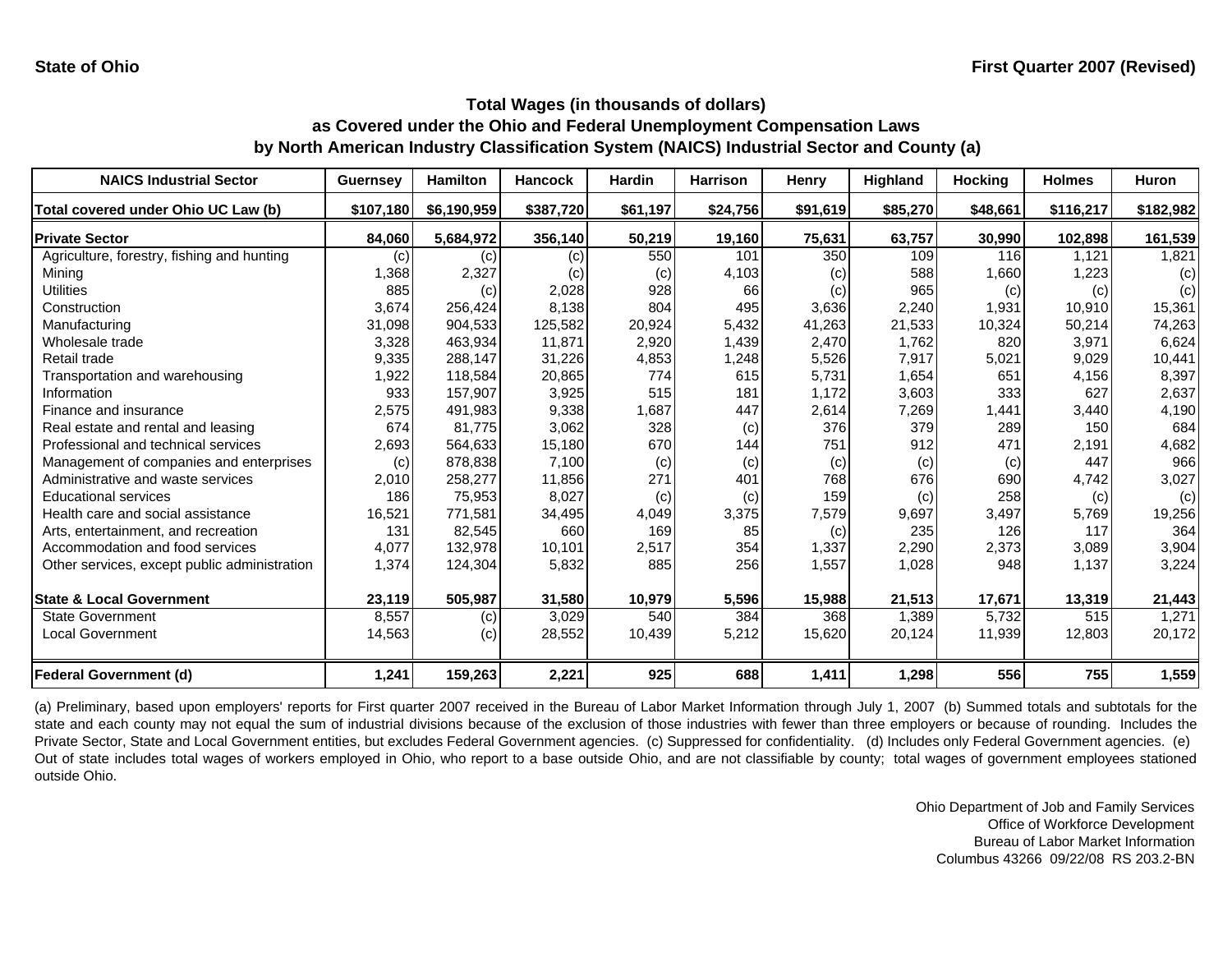| <b>NAICS Industrial Sector</b>               | <b>Jackson</b> | <b>Jefferson</b> | Knox      | Lake      | <b>Lawrence</b> | Licking   | Logan     | Lorain    | Lucas       | <b>Madison</b> |
|----------------------------------------------|----------------|------------------|-----------|-----------|-----------------|-----------|-----------|-----------|-------------|----------------|
| Total covered under Ohio UC Law (b)          | \$79,601       | \$207,684        | \$158,496 | \$918,942 | \$79,214        | \$453,658 | \$178,009 | \$874,377 | \$2,164,851 | \$113,656      |
| <b>Private Sector</b>                        | 65,827         | 180,868          | 135,157   | 805,969   | 56,988          | 376,063   | 158,573   | 727,680   | 1,850,406   | 80,669         |
| Agriculture, forestry, fishing and hunting   | 438            | (c)              | 318       | 3,928     | (c)             | 1,842     | 435       | 4,712     | 1,731       | 648            |
| Mining                                       | 1,823          | 1,405            | 896       | 3,450     | (c)             | 989       | (c)       | (c)       | 881         | (c)            |
| Utilities                                    | (c)            | 23,871           | 715       | 36,077    | 1,480           | 3,818     | 378       | (c)       | 13,164      | (c)            |
| Construction                                 | 3,691          | 13,580           | 6,899     | 34,634    | 4,199           | 26,276    | 5,819     | 40,932    | 108,432     | 3,432          |
| Manufacturing                                | 30,198         | 42,374           | 59,619    | 310,434   | 6,563           | 97,495    | 83,008    | 293,261   | 420,799     | 31,579         |
| Wholesale trade                              | 1,607          | 5,441            | 3,311     | 59,316    | 1,514           | 12,403    | 4,652     | 33,112    | 104,250     | 4,517          |
| Retail trade                                 | 7,269          | 16,128           | 12,191    | 82,124    | 10,794          | 41,372    | 9,451     | 69,489    | 145,609     | 10,486         |
| Transportation and warehousing               | 1,018          | 2,929            | 1,260     | 6,854     | 7,533           | 18,906    | 12,417    | 17,180    | 80,376      | 7,252          |
| Information                                  | 701            | 4,981            | 3,009     | 7,260     | 1,054           | 4,624     | 868       | 11,599    | 36,621      | 457            |
| Finance and insurance                        | 3,357          | 3,437            | 3,625     | 23,722    | 2,596           | 29,028    | 2,816     | 20,276    | 109,651     | 1,314          |
| Real estate and rental and leasing           | 336            | 1,765            | 823       | 5,943     | 294             | 4,521     | 1,105     | 5,654     | 18,331      | 462            |
| Professional and technical services          | 963            | 3,743            | 2,417     | 42,883    | 2,040           | 20,249    | 5,477     | 24,545    | 106,249     | 6,286          |
| Management of companies and enterprises      | 490            | (c)              | 752       | 18,418    | 775             | 15,392    | (c)       | 8,885     | 102,509     | 226            |
| Administrative and waste services            | 1,984          | 12,011           | 2,434     | 29,432    | 2,157           | 11,745    | 10,123    | 24,856    | 85,829      | 2,751          |
| <b>Educational services</b>                  | 96             | 4,194            | 11,921    | 8,950     | 152             | 10,887    | 151       | 19,652    | 24,776      | 266            |
| Health care and social assistance            | 7,613          | 36,106           | 18,350    | 82,354    | 11,412          | 52,006    | 14,612    | 105,196   | 376,292     | 7,579          |
| Arts, entertainment, and recreation          | (c)            | 616              | 310       | 4,221     | 80              | 2,077     | 1,110     | 2,903     | 11,927      | 106            |
| Accommodation and food services              | 2,656          | 4,699            | 3,857     | 26,109    | 2,784           | 14,221    | 2,692     | 22,059    | 58,706      | 2,602          |
| Other services, except public administration | 925            | 2,855            | 2,450     | 19,859    | 1,520           | 8,213     | 2,916     | 16,053    | 44,274      | 706            |
| <b>State &amp; Local Government</b>          | 13,774         | 26,816           | 23,339    | 112,973   | 22,227          | 77,594    | 19,437    | 146,697   | 314,446     | 32,987         |
| <b>State Government</b>                      | 2,692          | 1,536            | (c)       | 2,276     | 2,743           | 14,517    | 979       | 14.681    | 104,551     | 17,931         |
| Local Government                             | 11,082         | 25,280           | (c)       | 110,698   | 19,484          | 63,078    | 18,457    | 132,016   | 209,895     | 15,056         |
| <b>Federal Government (d)</b>                | 845            | 3,103            | 1,349     | 7,078     | 1,516           | 7,197     | 1,929     | 32,484    | 29,031      | 1,021          |

(a) Preliminary, based upon employers' reports for First quarter 2007 received in the Bureau of Labor Market Information through July 1, 2007 (b) Summed totals and subtotals for the state and each county may not equal the sum of industrial divisions because of the exclusion of those industries with fewer than three employers or because of rounding. Includes the Private Sector, State and Local Government entities, but excludes Federal Government agencies. (c) Suppressed for confidentiality. (d) Includes only Federal Government agencies. (e) Out of state includes total wages of workers employed in Ohio, who report to <sup>a</sup> base outside Ohio, and are not classifiable by county; total wages of government employees stationed outside Ohio.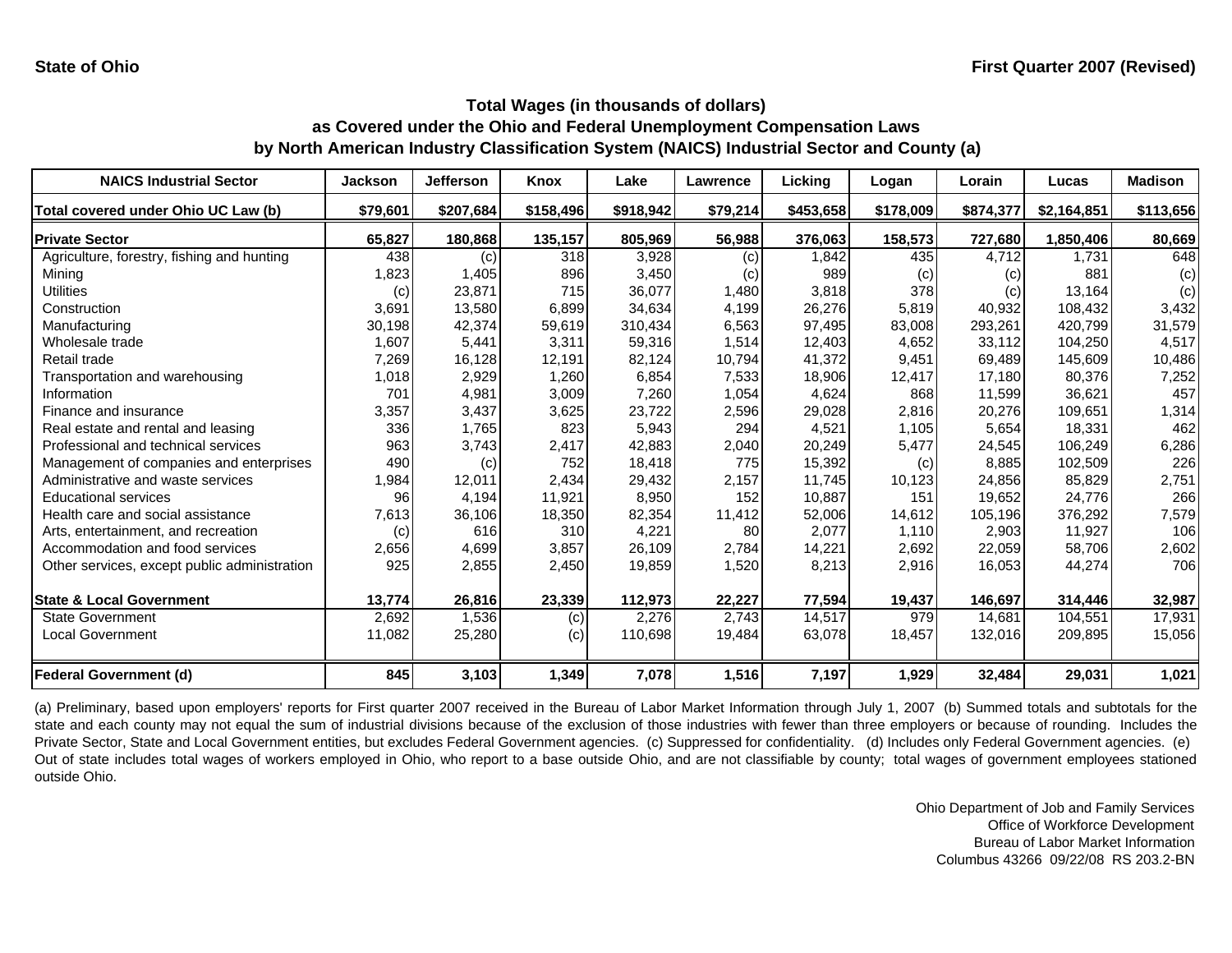| <b>NAICS Industrial Sector</b>               | <b>Mahoning</b> | <b>Marion</b> | <b>Medina</b> | <b>Meigs</b> | <b>Mercer</b> | Miami     | <b>Monroe</b> | Montgomery  | Morgan   | <b>Morrow</b> |
|----------------------------------------------|-----------------|---------------|---------------|--------------|---------------|-----------|---------------|-------------|----------|---------------|
| Total covered under Ohio UC Law (b)          | \$803,704       | \$226,837     | \$515,590     | \$20,206     | \$124,723     | \$345,530 | \$25,569      | \$2,803,335 | \$15,871 | \$39,325      |
| <b>Private Sector</b>                        | 673,715         | 175,012       | 449,347       | 13,577       | 103,572       | 297,853   | 20,074        | 2,499,150   | 10,859   | 26,102        |
| Agriculture, forestry, fishing and hunting   | 608             | 619           | 882           | 121          | 1,989         | 270       | 35            | 1,020       | (c)      | 74            |
| Mining                                       | 3,026           | (c)           | (c)           | 1,219        | (c)           | 496       | 276           | (c)         | 172      | 227           |
| Utilities                                    | 7,187           | (c)           | (c)           | (c)          | (c)           | (c)       | 437           | (c)         | (c)      | (c)           |
| Construction                                 | 50,980          | 7,391         | 29,971        | 2,003        | 7,232         | 15,404    | 1,194         | 96,260      | 914      | 2,345         |
| Manufacturing                                | 107,231         | 75,803        | 108,730       | (c)          | 44,436        | 124,052   | (c)           | 636,990     | 3,864    | 11,738        |
| Wholesale trade                              | 60,873          | 6,963         | 34,591        | 769          | 4,882         | 23,057    | 384           | 122.167     | 751      | 670           |
| Retail trade                                 | 75,483          | 14,958        | 45,856        | 2,555        | 9,943         | 26,363    | 1,345         | 152,990     | 1,109    | 3,438         |
| Transportation and warehousing               | 34,596          | 5,081         | 27,548        | 149          | 9,923         | 12,432    | 606           | 75,925      | (c)      | 517           |
| Information                                  | 19,933          | (c)           | 4,803         | (c)          | 1,247         | 2,281     | (c)           | 152,547     | 218      | 351           |
| Finance and insurance                        | 38,462          | 4,531         | 14,850        | 1,027        | 6,569         | 10,971    | 2,950         | 173,455     | 630      | 666           |
| Real estate and rental and leasing           | 8,490           | 1,390         | 3,879         | 39           | 861           | 2,454     | 16            | 30,583      |          | 161           |
| Professional and technical services          | 31,360          | 3,936         | 23,394        | 448          | 2,735         | 7,304     | 230           | 184,165     | 199      | 619           |
| Management of companies and enterprises      | 9,824           | 1.770         | 65,092        | (c)          | 363           | (c)       | (c)           | 144,389     | (c)      | (c)           |
| Administrative and waste services            | 43,814          | 5,172         | 18,707        | 427          | 1,616         | 10,111    | 1,770         | 103,176     | 56       | 346           |
| <b>Educational services</b>                  | 6,984           | 397           | 1,671         | (c)          | 184           | 987       | 152           | 57,706      | (c)      | (c)           |
| Health care and social assistance            | 129,097         | 26,605        | 43,676        | 2,207        | 5,795         | 34,284    | 653           | 414,707     | 1,893    | 3,069         |
| Arts, entertainment, and recreation          | 2,171           | 439           | 2,788         | (c)          | 499           | 847       | 24            | 11,641      | 15       | 71            |
| Accommodation and food services              | 25,273          | 4,738         | 13,462        | 961          | 2,410         | 9,685     | 197           | 68,304      | 313      | 795           |
| Other services, except public administration | 18,324          | 3,471         | 8,296         | 270          | 2,666         | 5,255     | 377           | 53,281      | 246      | 331           |
| <b>State &amp; Local Government</b>          | 129,989         | 51.825        | 66,243        | 6,629        | 21,151        | 47,677    | 5,495         | 304,186     | 5,012    | 13,223        |
| <b>State Government</b>                      | 37,626          | 15,380        | 2,201         | 488          | 1,376         | 1,986     | 458           | 26,882      | 664      | 1,204         |
| <b>Local Government</b>                      | 92,362          | 36,445        | 64,042        | 6,141        | 19,775        | 45,691    | 5,037         | 277,304     | 4,348    | 12,019        |
| <b>Federal Government (d)</b>                | 19,653          | 2,031         | 4,948         | 844          | 1,094         | 2,826     | 591           | 67,199      | 376      | 616           |

(a) Preliminary, based upon employers' reports for First quarter 2007 received in the Bureau of Labor Market Information through July 1, 2007 (b) Summed totals and subtotals for the state and each county may not equal the sum of industrial divisions because of the exclusion of those industries with fewer than three employers or because of rounding. Includes the Private Sector, State and Local Government entities, but excludes Federal Government agencies. (c) Suppressed for confidentiality. (d) Includes only Federal Government agencies. (e) Out of state includes total wages of workers employed in Ohio, who report to <sup>a</sup> base outside Ohio, and are not classifiable by county; total wages of government employees stationed outside Ohio.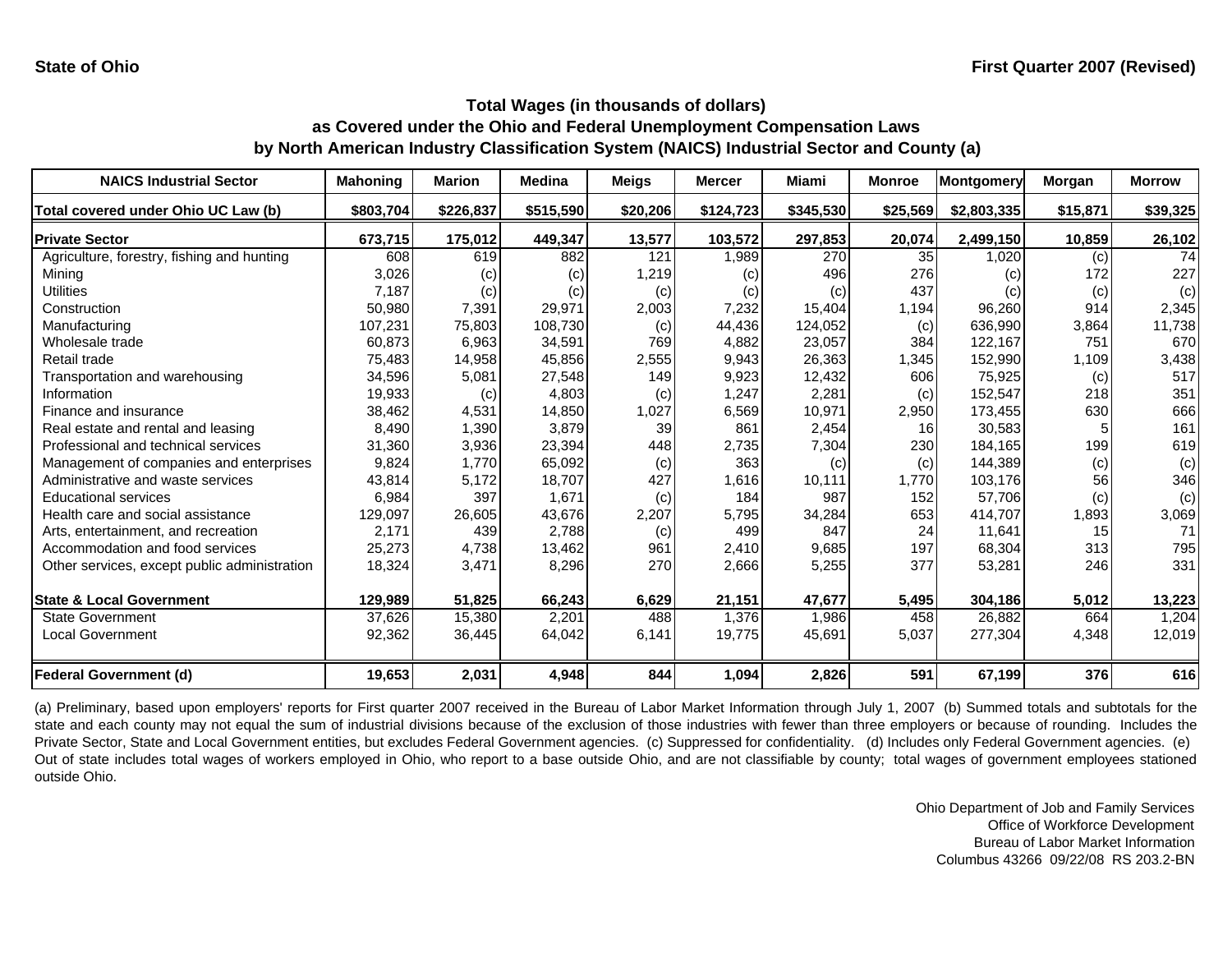| <b>NAICS Industrial Sector</b>               | <b>Muskingum</b> | <b>Noble</b> | <b>Ottawa</b> | <b>Paulding</b> | Perry    | Pickaway  | <b>Pike</b> | Portage   | <b>Preble</b> | Putnam   |
|----------------------------------------------|------------------|--------------|---------------|-----------------|----------|-----------|-------------|-----------|---------------|----------|
| Total covered under Ohio UC Law (b)          | \$246,902        | \$22,554     | \$114,429     | \$40,835        | \$44,008 | \$126,769 | \$88,558    | \$457,400 | \$86,209      | \$79,509 |
| <b>Private Sector</b>                        | 206,446          | 13,254       | 95,260        | 31,637          | 31,377   | 84,591    | 74,734      | 332,255   | 71,928        | 66,140   |
| Agriculture, forestry, fishing and hunting   | 76               | 31           | 378           | 5,723           | 91       | 535       | (c)         | (c)       | 844           | 658      |
| Minina                                       | 3,209            | 1,343        | 3,194         | (c)             | 2,472    | (c)       | (c)         | 5,026     | (c)           | (c)      |
| Utilities                                    | 4,187            | 129          | (c)           | (c)             | 657      | 1,116     | (c)         | (c)       | (c)           | (c)      |
| Construction                                 | 7,893            | 606          | 3,484         | 1,357           | 7,560    | 5,824     | 7.783       | 17,248    | 2,821         | 5,956    |
| Manufacturing                                | 50,149           | 4,606        | 31,142        | 14,960          | 8,455    | 33,174    | 37,862      | 137,159   | 41,292        | 35,148   |
| Wholesale trade                              | 11,174           | 509          | 1,534         | 1,199           | 673      | 5,017     | 811         | 32.107    | 3,516         | 1,735    |
| Retail trade                                 | 26,893           | 1,483        | 9,020         | 2,045           | 2,686    | 8,391     | 4,709       | 30,626    | 6,212         | 5,148    |
| Transportation and warehousing               | 8,764            | 521          | 2,510         | 623             | 274      | 1,553     | 822         | 8,797     | 1,154         | 2,977    |
| Information                                  | 3,545            | 180          | 786           | 125             | 386      | 799       | 321         | 3,561     | 308           | 733      |
| Finance and insurance                        | 10,190           | 624          | 2,843         | 695             | 1,171    | 2,805     | 1,423       | 6,962     | 2,086         | 3,060    |
| Real estate and rental and leasing           | 1,831            | (c)          | 865           | 96              | 70       | 550       | 185         | 3,342     | 369           | 182      |
| Professional and technical services          | 4,972            | 246          | 1,339         | 438             | 736      | 3,172     | 2,477       | 13,886    | 1,055         | 1,042    |
| Management of companies and enterprises      | 1,058            | (c)          | (c)           | (c)             | (c)      | 1,825     | (c)         | 11.742    | (c)           | (c)      |
| Administrative and waste services            | 4,052            | (c)          | 656           | 177             | 436      | 3,127     | 6,667       | 7,746     | 1,717         | 1,243    |
| <b>Educational services</b>                  | 4,402            | (c)          | (c)           | (c)             | (c)      | (c)       | (c)         | 4,593     | 28            | (c)      |
| Health care and social assistance            | 48,060           | 2,475        | 9,889         | 2,218           | 3,934    | 12,328    | 7,029       | 24,198    | 6,494         | 4,815    |
| Arts, entertainment, and recreation          | 837              | (c)          | 2,033         | (c)             | 84       | 589       | 28          | 2,752     | 185           | 193      |
| Accommodation and food services              | 9,120            | 249          | 3,273         | 566             | 796      | 2,512     | 1,834       | 12,674    | 1,848         | 1,373    |
| Other services, except public administration | 6,034            | 149          | 1,878         | 664             | 626      | 1,135     | 645         | 8,655     | 1,314         | 1,301    |
| <b>State &amp; Local Government</b>          | 40,455           | 9,299        | 19,170        | 9,198           | 12,631   | 42,178    | 13,824      | 125,145   | 14,281        | 13,369   |
| <b>State Government</b>                      | 4,187            | (c)          | 2,513         | 445             | 626      | 18,984    | 767         | (c)       | 971           | 867      |
| <b>Local Government</b>                      | 36,268           | (c)          | 16,656        | 8,753           | 12,005   | 23,194    | 13,057      | (c)       | 13,310        | 12,502   |
| <b>Federal Government (d)</b>                | 3,785            | 294          | 2,189         | 524             | 775      | 1,076     | 1,042       | 3,801     | 1,039         | 848      |

(a) Preliminary, based upon employers' reports for First quarter 2007 received in the Bureau of Labor Market Information through July 1, 2007 (b) Summed totals and subtotals for the state and each county may not equal the sum of industrial divisions because of the exclusion of those industries with fewer than three employers or because of rounding. Includes the Private Sector, State and Local Government entities, but excludes Federal Government agencies. (c) Suppressed for confidentiality. (d) Includes only Federal Government agencies. (e) Out of state includes total wages of workers employed in Ohio, who report to <sup>a</sup> base outside Ohio, and are not classifiable by county; total wages of government employees stationed outside Ohio.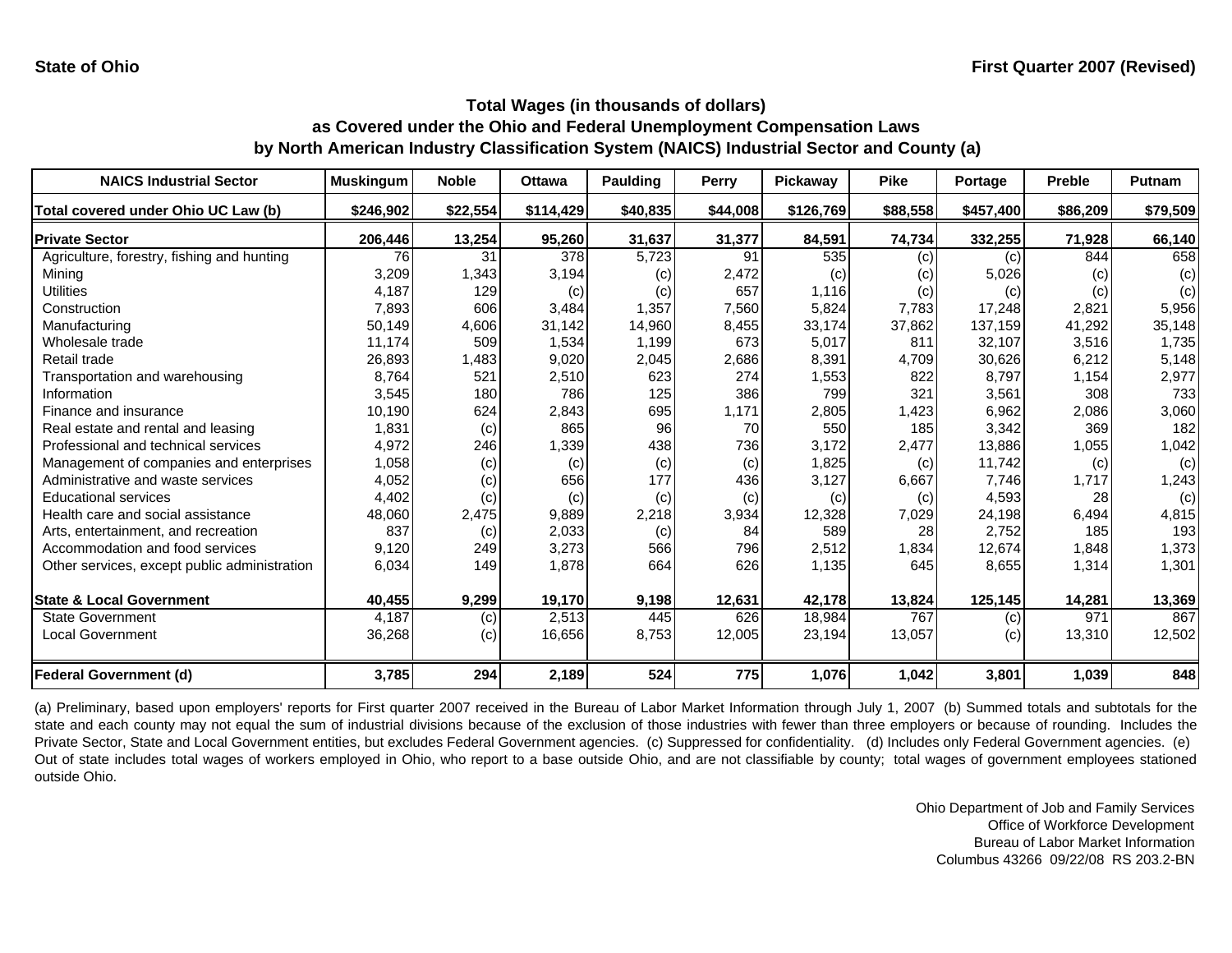| <b>NAICS Industrial Sector</b>               | Richland  | <b>Ross</b> | <b>Sandusky</b> | <b>Scioto</b> | <b>Seneca</b> | <b>Shelby</b> | <b>Stark</b> | <b>Summit</b> | <b>Trumbull</b> | <b>Tuscarawas</b> |
|----------------------------------------------|-----------|-------------|-----------------|---------------|---------------|---------------|--------------|---------------|-----------------|-------------------|
| Total covered under Ohio UC Law (b)          | \$449,332 | \$224,295   | \$212,691       | \$170,408     | \$157,201     | \$286,340     | \$1,370,873  | \$2,735,109   | \$877,348       | \$258,862         |
| <b>Private Sector</b>                        | 370,780   | 176,051     | 183,537         | 120,853       | 132,134       | 260,882       | 1,201,606    | 2,434,191     | 782,103         | 219,587           |
| Agriculture, forestry, fishing and hunting   | 325       | 221         | 474             | (c)           | (c)           | 504           | 885          | 1,027         | 263             | 557               |
| Minina                                       | (C)       | 202         | (c)             | (c)           | 1,578         | (c)           | 5,229        | 923           | 276             | 5,133             |
| Utilities                                    | (c)       | 3,564       | (c)             | 2,284         | 2,123         | (c)           | 10,828       | 31,188        | 3,462           | 1,136             |
| Construction                                 | 16,128    | 7,195       | 8,213           | 8,028         | 9,230         | 15,545        | 68.722       | 107,573       | 21.776          | 10,891            |
| Manufacturing                                | 145,581   | 63,046      | 96,046          | 17,973        | 53,347        | 160,399       | 381,442      | 458,068       | 435,904         | 80,419            |
| Wholesale trade                              | 18,441    | 5,952       | 5,494           | 2,625         | 4,624         | 17,914        | 70,645       | 219.919       | 25,407          | 11,547            |
| Retail trade                                 | 38,488    | 19,974      | 15,154          | 15.061        | 11,149        | 14,984        | 107.480      | 199,796       | 57,895          | 22,960            |
| Transportation and warehousing               | 11,857    | 4,601       | 2,700           | 2,924         | 3,010         | 8,898         | 24,132       | 89,653        | 24,888          | 7,976             |
| Information                                  | 13,285    | 4,485       | 1,497           | 2,126         | 1,816         | 2,680         | 20,006       | 53.755        | 8.484           | 3,388             |
| Finance and insurance                        | 12,016    | 5,145       | 4,560           | 4,555         | 6,871         | 3,733         | 74,949       | 139,136       | 17,535          | 7,169             |
| Real estate and rental and leasing           | 2,260     | 1,037       | 3,400           | 1,306         | 527           | 1,953         | 10,195       | 20,937        | 7,389           | 1,764             |
| Professional and technical services          | 9,063     | 2,954       | 3,111           | 4,862         | 2,531         | 3,282         | 43,171       | 168,502       | 12,619          | 10,661            |
| Management of companies and enterprises      | 1,455     | 3,151       | 2,965           | 411           | (c)           | (c)           | 25,405       | 353,762       | 10,808          | 1,717             |
| Administrative and waste services            | 13,831    | 5,730       | 5,313           | 2,561         | 2,492         | 7,176         | 46,655       | 109,451       | 21,413          | 7,247             |
| <b>Educational services</b>                  | 1,881     | 592         | (c)             | 996           | 5,826         | 755           | 18,204       | 22,810        | 3,258           | 710               |
| Health care and social assistance            | 61,013    | 38,829      | 22,640          | 46,578        | 17,005        | 14,579        | 217,780      | 334,351       | 101,111         | 30,201            |
| Arts, entertainment, and recreation          | 1,703     | 473         | 769             | 275           | 361           | 231           | 5,109        | 13,597        | 2,088           | 635               |
| Accommodation and food services              | 12,441    | 6,642       | 5,870           | 5,985         | 3,302         | 3,818         | 40,559       | 62,976        | 17,836          | 8,805             |
| Other services, except public administration | 8,304     | 2,257       | 3,439           | 1,955         | 2,501         | 3,574         | 30,210       | 46,768        | 9,689           | 6,671             |
| <b>State &amp; Local Government</b>          | 78,552    | 48,244      | 29,154          | 49,555        | 25,067        | 25,458        | 169,267      | 300,918       | 95,245          | 39,275            |
| <b>State Government</b>                      | 22,267    | 21,386      | 3,286           | 20,821        | 5,091         | 4,910         | 17,423       | 63,317        | 11,553          | 6,425             |
| <b>Local Government</b>                      | 56,285    | 26,859      | 25,869          | 28,734        | 19,976        | 20,549        | 151,844      | 237,601       | 83,692          | 32,850            |
| <b>Federal Government (d)</b>                | 8,753     | 22,532      | 1,496           | 2,149         | 1,638         | 1,087         | 16,393       | 30,458        | 6,455           | 2,730             |

(a) Preliminary, based upon employers' reports for First quarter 2007 received in the Bureau of Labor Market Information through July 1, 2007 (b) Summed totals and subtotals for the state and each county may not equal the sum of industrial divisions because of the exclusion of those industries with fewer than three employers or because of rounding. Includes the Private Sector, State and Local Government entities, but excludes Federal Government agencies. (c) Suppressed for confidentiality. (d) Includes only Federal Government agencies. (e) Out of state includes total wages of workers employed in Ohio, who report to <sup>a</sup> base outside Ohio, and are not classifiable by county; total wages of government employees stationed outside Ohio.